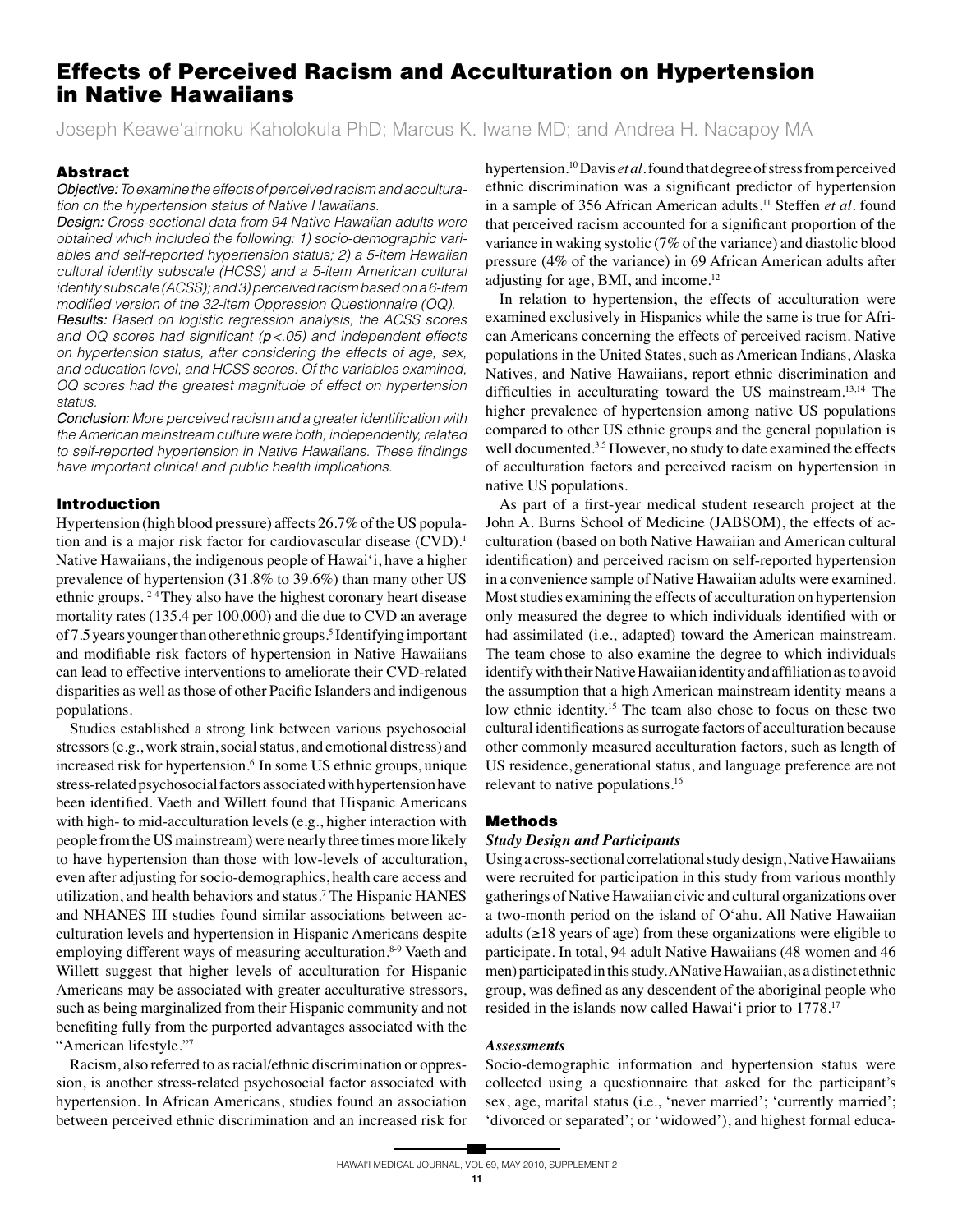tional attainment (i.e., 'no high school diploma'; 'H.S. diploma or GED/CBase'; 'some college, technical, or vocational training'; or 'college graduate').

 Hypertension status was assessed based on the participant's selfreport with either a "Yes" or "No" response to the question, "Have you ever been told by a doctor that you have high blood pressure (hypertension)?" Cross-sectional studies of hypertension rely on participants' self-reported diagnosis of hypertension because of its feasibility.18 Studies found a high correlation between self-reported diagnosis of hypertension and confirmed hypertension diagnosis, with 72.1% sensitivity and 86.4% specificity.<sup>18,19</sup>

 Perceived racism was assessed using a 6-item modified version of the 32-item Oppression Questionnaire  $(OQ)$ .<sup>20</sup> The OQ measures a person's beliefs about discrimination and oppression toward his or her own social group by those of other social groups. The instructions asked the respondents to answer in the context of how other social groups perceive and treat them as Native Hawaiians. Example items include "They consider us to be inferior" and "They don't give us equal rights" with responses ranging from 1 (not at all) to 4 (a great deal). The total possible scores ranged from 6 to 36, with higher scores indicating greater perceived racism. Because the OQ was modified for the purpose of this study, the Cronbach's alpha was calculated to assess its internal reliability and yielded an alpha of .93, suggesting a high degree of internal consistency.

 Degree of Native Hawaiian cultural and American mainstream cultural identifications were assessed using an acculturation questionnaire designed for use with Native Hawaiians.16 The questionnaire consists of a 5-item Hawaiian cultural identity subscale (HCSS) and a 5-item American cultural identity subscale (ACSS). Each subscale separately assesses the participant's preference for their Native Hawaiian heritage and lifestyle and American heritage and lifestyle based on their reported degree of knowledge about; involvement in; association with; positive feelings toward; and the importance of these cultural groups to him or her. A 5-point response scale, ranging from 1 (very knowledgeable; very involved; very interested; very positive; or very important) to 5 (not knowledgeable; not involved or interested at all; very negative; not important at all) was used for each item. The responses to each item were reversed scored so that the total possible scores (ranging from 5 to 25) indicated a stronger identity. The HCSS and ACSS subscales have been used in a previous study of Native Hawaiians.<sup>16</sup>

## *Procedures*

During the data collection period, a researcher attended several monthly meetings/gatherings of various Hawaiian civic and cultural organizations to recruit participants for this study. Permission from the organizations' leaders was obtained in advance. Recruitment from Hawaiian civic and cultural organizations was done because most of their membership is Native Hawaiian with a diverse socio-demographic representation, such as in age and educational background. At each meeting, a researcher spent about five minutes providing a brief educational talk about the health disparities experienced by Native Hawaiians and introducing the study to its membership. The educational talk did not cover information about psychosocial factors and hypertension as not to influence their responses if they chose to participate. Informed consent was obtained from interested individuals based on a standard consent process approved by the

Institutional Review Board of the University of Hawai'i. Those who consented completed the packet of questionnaires by themselves, which took about 10 minutes. The survey packets were collected by the researcher as to ensure privacy. Upon completion, the participants were given a brief written explanation of the study.

## *Data Reduction and Analysis*

All statistical analyses were done using JMP statistical software, release 7.0 (SAS Institute Inc. 2007). A probability value of < .05 was used to determine statistical significance. The separated, divorced, and widowed marital statuses were collapsed into a single category because of small sample size in each, and is referred to as 'disrupted marital status' from here on. For reporting sample characteristics, all study variables were examined by hypertension status (participants who reported hypertension versus those who did not).

 Analysis of variance (ANOVA) was done to examine the statistical association of the continuous variables of age and OQ, HCSS, and ACSS scores with the dichotomous variable of hypertension status  $(1 = No; 2 = Yes)$ . Chi-square analysis  $(\chi^2)$  was done to examine the statistical association of the dichotomous variables of sex, educational attainment, and marital status with hypertension status. For all subsequent analyses, sex  $(1)$  = male and  $2$  = female) and educational attainment  $(1 = no H.S.diploma to 4 = college graduate)$  were dummy coded and Pearson Product Moment Correlation coefficients were calculated between all study variables (except marital status).

 In predicting hypertension status (a dichotomous outcome variable), a 3-step logistic regression analysis was done to examine the independent effects of the socio-demographic variables (Step 1); the independent effects of HCSS scores and ACSS scores when entered into the analysis with the socio-demographic variables (Step 2); and the independent effects of OQ scores when entered into the analysis with the socio-demographic variables and HCSS and ACSS scores (Step 3). Wald test was done to confirm that an independent variable had a statistically significant relationship with hypertension status in the logistic regression analysis.

## **Results**

## *Participants' Characteristics and Bivariate Associations with Hypertension Status*

The characteristics of the participants are summarized in Table 1 by hypertension status and combined sample. The prevalence of self-reported hypertension was 39%. Participants who reported having hypertension were significantly older in age  $[F(1,92) = 24.68]$ , *p* < .0001]; lower in educational attainment  $[\chi^2(3, N=94) = 10.46$ ,  $p$  < .05]; and had higher mean scores on the OQ [ $F$  (1,92) = 22.53, *p* < *.*0001], HCSS [*F* (1,92) = 4.24, *p* < *.*05], and ACSS [*F* (1,92) = 7.66, *p* < *.*01]. Participants who reported having hypertension were also more likely  $[\chi^2(3, N=94) = 18.22, p < .001]$  to be currently married or have a disrupted marital status.

## *Intercorrelations between Study Variables*

The intercorrelations between study variables and their means and standard deviations (SD) are summarized in Table 2. HCSS scores had a significant positive correlation with age (*r* = -.24) and OQ scores (*r* = .35). ACSS scores OQ scores both had a significant positive correlation with age  $(r = .43$  and  $.26$ , respectively). Education level had a significant negative correlation with age  $(r = -0.25)$ .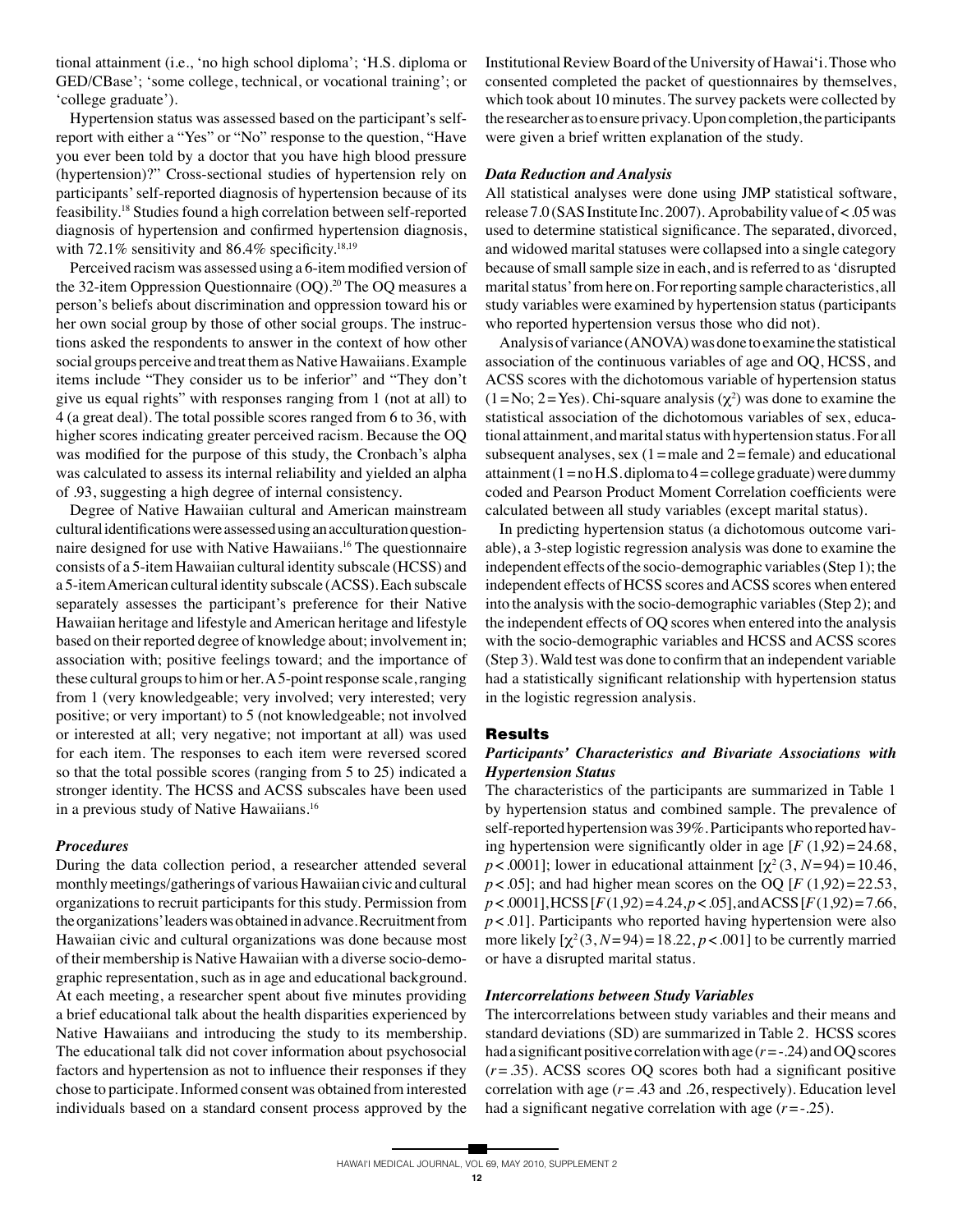| Table 1.— Summary of Participants' Characteristics by Hypertension Status and Combined Sample |                             |                          |                       |  |  |  |  |  |
|-----------------------------------------------------------------------------------------------|-----------------------------|--------------------------|-----------------------|--|--|--|--|--|
| <b>Characteristics</b>                                                                        | No Hypertension<br>61% (57) | Hypertension<br>39% (37) | Combined<br>100% (94) |  |  |  |  |  |
| Age (years)**                                                                                 | $35.6 \pm 17.0$             | $55.2 \pm 20.7$          | $43 \pm 20.7$         |  |  |  |  |  |
| Female (vs. male)                                                                             | 53% (30)                    | 49% (18)                 | 51% (48)              |  |  |  |  |  |
| Educational attainment*                                                                       |                             |                          |                       |  |  |  |  |  |
| No high school diploma                                                                        | 0                           | $8\%$ (3)                | $3\%$ (3)             |  |  |  |  |  |
| High school diploma/GED/CBase                                                                 | $9\%$ (5)                   | 19% (7)                  | 13% (12)              |  |  |  |  |  |
| Some college/technical/vocational                                                             | 35% (20)                    | $16\%$ (6)               | 28% (26)              |  |  |  |  |  |
| College graduate                                                                              | 56% (32)                    | 57% (21)                 | 56% (53)              |  |  |  |  |  |
| Marital Status**                                                                              |                             |                          |                       |  |  |  |  |  |
| Never married                                                                                 | 60% (34)                    | 22% (8)                  | 45% (42)              |  |  |  |  |  |
| Currently married                                                                             | 28% (16)                    | 46% (17)                 | 35% (33)              |  |  |  |  |  |
| Divorced/separated/widowed                                                                    | $12\% (7)$                  | 32% (12)                 | 20% (19)              |  |  |  |  |  |
| OQ scores**                                                                                   | $11.2 \pm 4.6$              | $16.0 \pm 4.9$           | $13.1 \pm 5.2$        |  |  |  |  |  |
| HCSS scores*                                                                                  | $21.2 \pm 2.2$              | $22.1 \pm 1.9$           | $21.6 \pm 2.1$        |  |  |  |  |  |
| ACSS scores**                                                                                 | $19.5 \pm 3.0$              | $21.0 \pm 1.9$           | $20.1 \pm 2.7$        |  |  |  |  |  |

Data shown as % (n) or mean  $\pm$  standard deviation. \* p < .05, \*\* p < .01

#### *Logistic Regression Analysis Predicting Hypertension Status*

The 3-step logistic regression analysis described earlier was done to examine the independent effects of the socio-demographic variables, the acculturation variables (HCSS and ACSS), and OQ scores in predicting hypertension status. Marital status was not included in the analysis for parsimony and to avoid multicollinearity because of its significant positive linear relationship  $[F (3, 92) = 49.05]$ ,  $p$  < .0001] with age (i.e., young adults more likely to be never married and older adults more likely to have a disrupted marital status). As summarized in Table 3, age was the only socio-demographic variable with a significant and independent effect on hypertension status (i.e., older participants were more likely to report having hypertension) in Step 1 of the logistic regression analysis  $[\chi^2(3, \cdot)]$  $(N=93) = 21.04$ ,  $p < .0001$ . In Step 2, the effects of age remained significant while HCSS scores and ACSS scores had no significant effects on hypertension status  $[\chi^2(5, N=93) = 24.27, p < .001]$ . When OQ scores were added to the analysis in Step 3, age no longer had a significant effect on hypertension status while ACSS scores and OQ scores had significant and independent effects on hypertension status (higher scores on both were associated with self-reported hypertension)  $[\chi^2(6, N=92) = 38.49, p < .0001]$ .

## **Discussion**

The authors examined the effects of perceived racism and acculturation (based on both Native Hawaiian and American cultural identifications) on self-reported hypertension status in a sample of Native Hawaiian adults, after considering the effects of socio-demographic variables. The bidirectional approach to understanding acculturation (i.e., measuring both ethnic and mainstream identifications) the authors employed here helps to account for their possible independent effects, given that people can simultaneously identify with both to varying degrees.21 To date, this is the first study to examine the effects of both acculturation and perceived racism on hypertension in an indigenous US population. However, these findings should be

| Table 2.- Intercorrelation Matrix for Study Variables |          |              |         |          |       |      |  |  |
|-------------------------------------------------------|----------|--------------|---------|----------|-------|------|--|--|
| <b>Variables</b>                                      |          | $\mathbf{2}$ | 3       | 4        | 5     | 6    |  |  |
| 1. Age                                                | 1.0      |              |         |          |       |      |  |  |
| 2. Sex                                                | $-03$    | 1.0          |         |          |       |      |  |  |
| 3. Education                                          | $-25*$   | $-.05$       | 1.0     |          |       |      |  |  |
| 4. HCSS scores                                        | $.24*$   | .06          | .08     | 1.0      |       |      |  |  |
| 5. ACSS scores                                        | $.43***$ | $-.05$       | $-0.02$ | .05      | 1.0   |      |  |  |
| 6. OQ scores                                          | $.26*$   | $-.11$       | $-.04$  | $.35***$ | $-13$ | 1.0  |  |  |
| N                                                     | 93       | 94           | 94      | 94       | 94    | 93   |  |  |
| M                                                     | 43.2     |              | 3.4     | 21.6     | 20.1  | 13.1 |  |  |
| <b>SD</b>                                             | 20.7     |              | 0.8     | 2.1      | 2.7   | 5.2  |  |  |

 $\frac{1}{2}$  rp < .05,  $\frac{1}{2}$  rp < .001,  $\frac{1}{2}$  resp. < .0001

considered preliminary since hypertension was based on self-report only and based on a non-random convenience sample.

 The findings suggested that Native Hawaiians who strongly identified with the American mainstream culture and lifestyle (i.e., higher ACSS scores) as well as those who perceived greater racism were more likely to report having hypertension. Their effects on self-reported hypertension status were independent of each other, but perceived racism had a greater magnitude of effect on hypertension status. The finding regarding American identity is consistent with similar studies among Hispanics<sup>7</sup> while the finding regarding perceived racism is consistent with similar studies among African Americans.10 Perceptions of racism as a unique psychosocial stressor for other ethnic groups is well-documented. Mays *et al.*, in their review of ethnic/racial discrimination in African Americans, noted that such discrimination can lead to physiological wear-and-tear on a person (e.g., chronic activation of the hypothalamic-pituitary-adrenal axis stress-response) as to place them at risk for heart disease, diabetes, obesity, and infection.<sup>22</sup>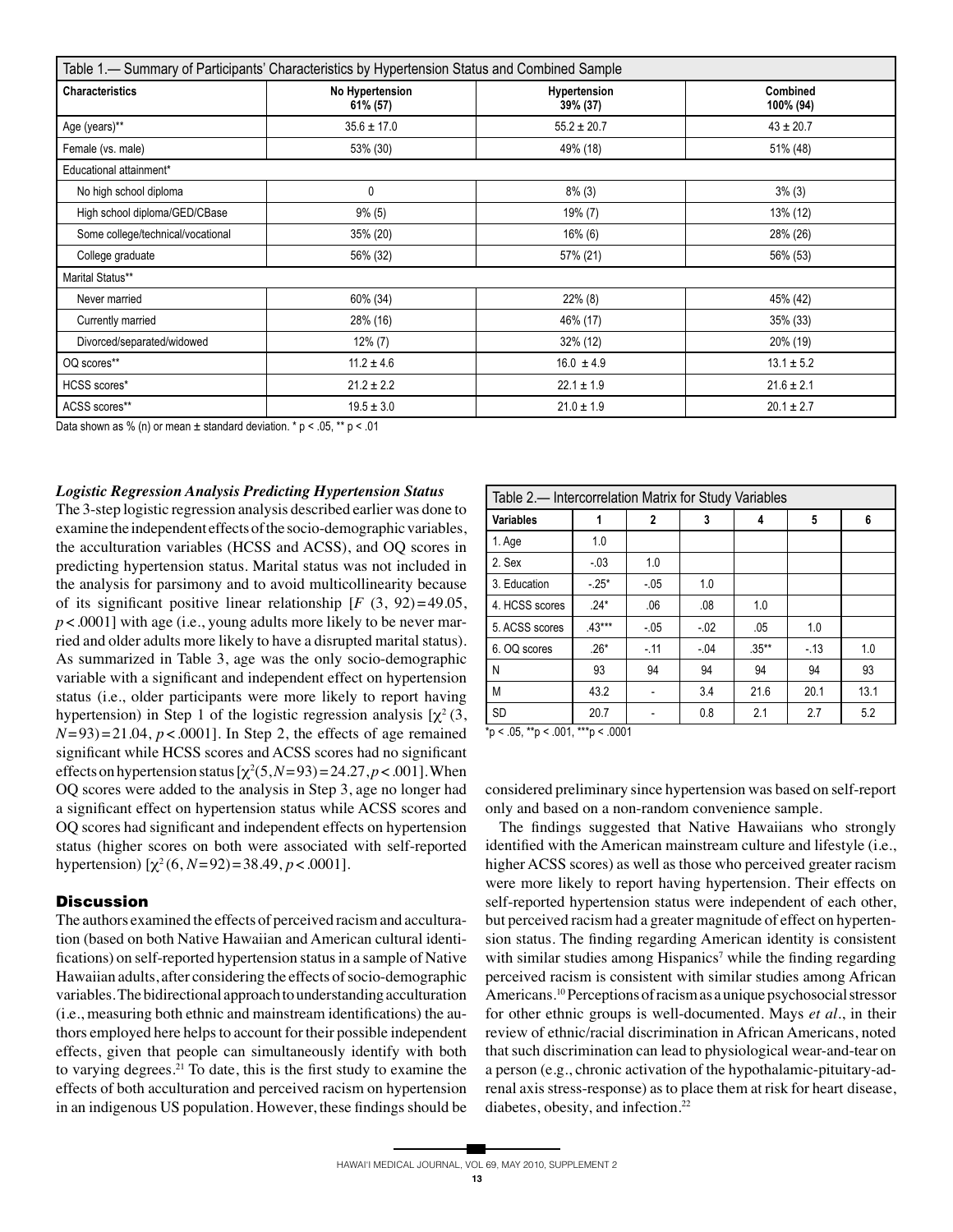| Table 3.— Summary of Logistic Regression Analysis Predicting<br><b>Hypertension Status</b> |         |           |                     |                |                       |  |  |
|--------------------------------------------------------------------------------------------|---------|-----------|---------------------|----------------|-----------------------|--|--|
| <b>Variables</b>                                                                           | в       | <b>SE</b> | Odds ratio (95% CI) | R <sub>2</sub> | <b>Wald statistic</b> |  |  |
| Step 1                                                                                     |         |           |                     | .17            |                       |  |  |
| Age                                                                                        | 0.05    | 0.01      | 1.05 (1.03, 1.08)   |                | 15.38***              |  |  |
| Sex (male)                                                                                 | 0.04    | 0.24      | 0.92(0.36, 2.41)    |                | 0.02                  |  |  |
| <b>Education level</b>                                                                     | $-0.14$ | 0.31      | 0.87(0.47, 1.59)    |                | 0.20                  |  |  |
| Step 2                                                                                     |         |           |                     | .20            |                       |  |  |
| Age                                                                                        | 0.04    | 0.01      | 1.04 (1.01, 1.07)   |                | $6.54***$             |  |  |
| Sex (male)                                                                                 | 0.05    | 0.25      | 0.90(0.34.2.38)     |                | 0.04                  |  |  |
| <b>Education level</b>                                                                     | $-0.23$ | 0.32      | 0.79(0.41, 1.47)    |                | 0.54                  |  |  |
| <b>HCSS</b> scores                                                                         | 0.19    | 0.13      | 1.21 (0.95, 1.58)   |                | 2.19                  |  |  |
| <b>ACSS</b> scores                                                                         | 0.11    | 0.10      | 1.12 (0.92, 1.38)   |                | 1.17                  |  |  |
| Step 3                                                                                     |         |           |                     | .31            |                       |  |  |
| Age                                                                                        | 0.03    | 0.02      | 1.03(0.99, 1.06)    |                | 3.38                  |  |  |
| Sex (male)                                                                                 | $-0.14$ | 0.28      | 1.32 (0.44, 1.19)   |                | 0.25                  |  |  |
| <b>Education level</b>                                                                     | $-0.25$ | 0.38      | 0.78(0.37, 1.64)    |                | 0.43                  |  |  |
| <b>HCSS</b> scores                                                                         | 0.03    | 0.14      | 1.03 (0.78, 1.38)   |                | 0.05                  |  |  |
| <b>ACSS</b> scores                                                                         | 0.26    | 0.13      | 1.30 (1.02, 1.70)   |                | $4.36*$               |  |  |
| OQ scores                                                                                  | 0.22    | 0.06      | 1.25 (1.11, 1.43)   |                | $12.43***$            |  |  |

Unit odds ratios (i.e., per unit change in regressor) are reported for continuous variables.  $*$  p < .05,  $*$  $*$ p < .01,  $*$  $*$  $*$ p < .001

 The finding that a high American identity, as measured in this study, was associated with having hypertension in Native Hawaiians suggests that it may be a marker of other psychosocial stressors not examined in this study. As Vaeth and Willett explained in their report on Hispanic Americans, a higher level of acculturation for Hispanics and its association with hypertension could be due to being marginalized from their Hispanic community while not fully being accepted by the American mainstream.<sup>7</sup> A similar situation could be occurring with Native Hawaiians in which those with a higher American identity are being disenfranchised from their Hawaiian community while having difficulty "fitting into" the American mainstream. Another possible explanation is that a greater American identity in Native Hawaiians could be associated with psychosocial stressors unique to the adoption of an American lifestyle. Studies found that many people at risk for CVD report having high job and family demands and inadequate social and economic resources. 23 Future studies are needed to examine whether such factors mediate the relationship between American mainstream identity and hypertension status in Native Hawaiians.

 The finding that perceived racism was strongly related to having hypertension in Native Hawaiians has both clinical and public health policy implications. Researchers have postulated that many Native Hawaiians are devalued and marginalized by other social groups in Hawai'i.13,24 Other researchers have described how a lower social status can negatively impact a person's health and well-being.<sup>23,25</sup> Knowing that perceived ethnic discrimination may lead to increased hypertension risk in Native Hawaiians can inform the development of psychological interventions targeting how they manage or deal (e.g. coping strategy) with such discrimination as to not wear on their physiological stress-response system over time. These findings can also inform public health policies and initiatives to effectively address their risk for CVD by addressing psychosocial stressors imposed on them by larger societal factors (e.g., lower assigned social status and negative stereotypes).

 Some methodological limitations of this study are worth noting. Again, it is important to recognize the preliminary nature of these findings. First, the participants' hypertension status was based on their self-report. Studies have found that self-report can be a reasonably valid measure of hypertension status.<sup>18</sup> Notwithstanding, future studies should base hypertension status on a confirmed diagnosis rather than self-report as to ensure validity in the outcome measure. Second, a convenience sample of Native Hawaiians was used, which might limit the generalizability of the findings to the larger Native Hawaiian population. However, evidence suggests that the sample used in this study was somewhat representative. Specifically, the hypertension prevalence in this study (39%) was comparable to that found in large survey studies of Native Hawaiians, which range between  $32\%$  and  $40\%$ .<sup>2,4</sup> Finally, the sample size was small but large enough to detect differences suggesting adequate statistical power.

 In conclusion, a high degree of perceived racism and a high American mainstream identification appear to be independently associated with having hypertension in adult Native Hawaiians. The association of these two psychosocial factors with hypertension was not explained away by socio-demographic factors, such as age, sex, and education level. However, more studies that improve on the methodology used are needed to lend support for the findings and conclusions drawn here.

*No potential conflicts of interest relevant to this article were reported.*

### **Acknowledgements**

The authors thank Toni Garma for her assistance in this study. JKK's contribution was in part supported by a research supplement grant to promote diversity in health-related research from the National Heart, Lung, and Blood Institute (NHLBI) of the National Institutes of Health (NIH; Grant U01HL079163). The JMP statistical software used in this study was made possible by a grant from the National Center for Research Resources (NCRR) of NIH (Grant P20RR016467). The content in this paper is solely the responsibility of the authors and does not necessarily represent the official views of the NHLBI, the NCRR, or the NIH.

Authors' Affiliations:

- Department of Native Hawaiian Health, John A. Burns School of Medicine, University of Hawai'i at Manoa, Honolulu, HI 96813 (J.K.K., A.H.N.)
- John A. Burns School of Medicine, University of Hawai'i at Manoa, Honolulu, HI 96813 (M.K.I.)

- Department of Psychology, University of Hawai'i at Manoa, Honolulu, HI 96826 (A.H.N.)

Correspondence to: Joseph Keawe'aimoku Kaholokula PhD Department of Native Hawaiian Health 651 Ilalo Street, MEB 307L Honolulu, HI 96813 Ph: (808) 692-1047 Fax: (808) 692-1255 E-mail: kaholoku@hawaii.edu